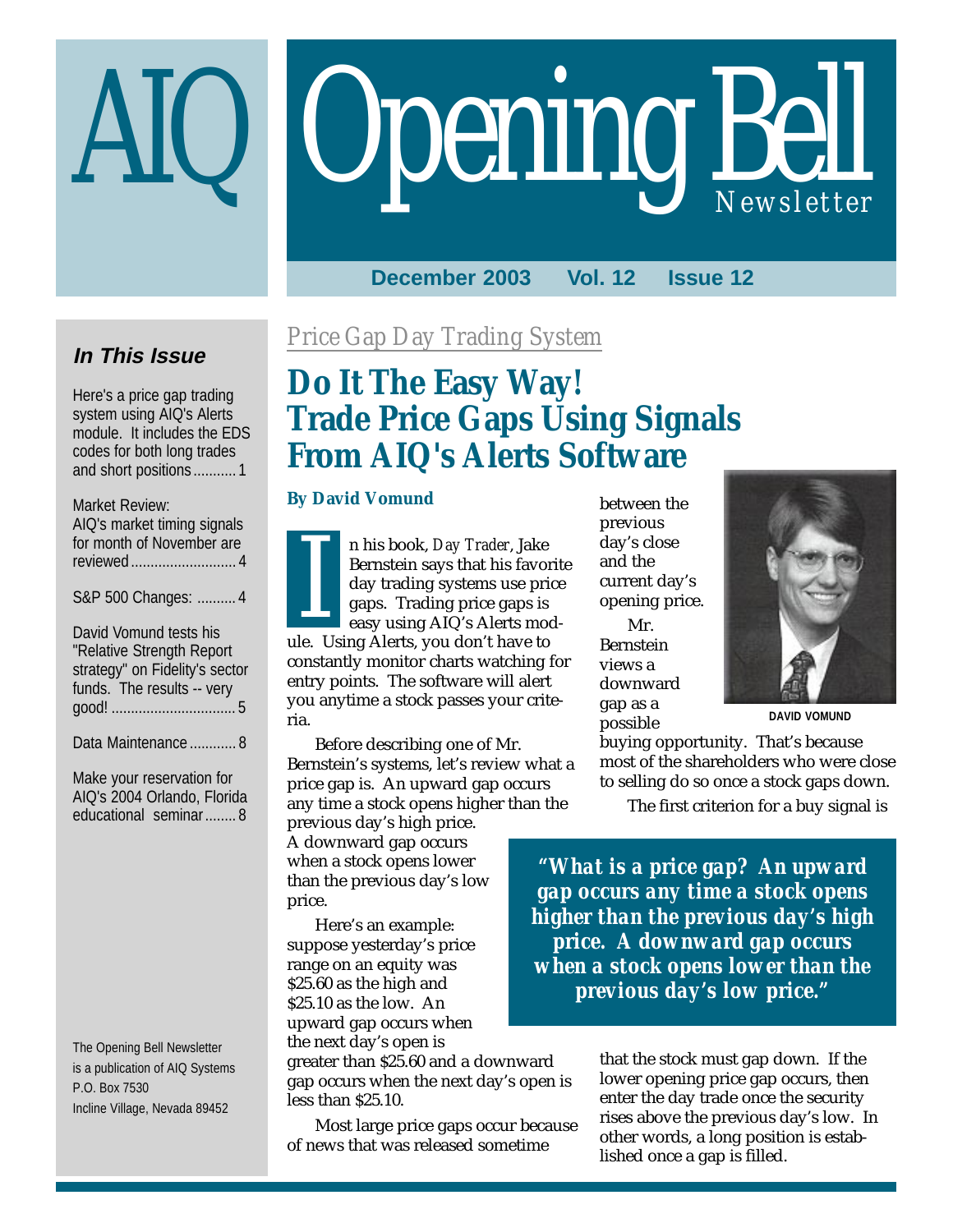#### AIQ Opening Bell December 2003

works out, sell right before the close. The sell strategy uses either a trailing stop or you sell if the stock falls below its daily low. If the trade

According to Mr. Bernstein, once a stock gaps lower traders interpret it as a bearish sign. This brings more selling as stops are hit. If selling pressure begins to decrease and buyers emerge, the stock begins to rally. Traders enter the security once it moves higher. Frequently, the surprise recovery tends to accentuate upside movement.

The AIQ software can alert you anytime a stock gives a buy or shortsell signal using this technique. This allows you to run the screening on a large database of stocks. To do this, select the *Alerts* icon in the Quick Launch Menu.

The Alerts application provides users with the capability of adding lists of stocks and thus avoiding the task of manually entering each individual ticker symbol. From the menu bar of Alerts, select *Tickers* and *Add Tickers From List*. Select the desired list and click *OK*. We ran the system on a database of the S&P 500 and Nasdaq 100 stocks. If you have

## **AIQ Opening Bell Newsletter**

**David Vomund, Publisher G.R. Barbor, Editor P.O. Box 7530 Incline Village, NV 89452**

AIQ Opening Bell does not intend to make trading recommendations, nor do we publish, keep or claim any track records. It is designed as a serious tool to aid investors in their trading decisions through the use of AIQ software and an increased familiarity with technical indicators and trading strategies. AIQ reserves the right to use or edit submissions.

While the information in this newsletter is believed to be reliable, accuracy cannot be guaranteed. Past performance does not guarantee future results.

**© 1992-2003, AIQ Systems**



**Figure 1.** Alert code window used to enter/edit coded statements that define an alert. The last four lines shown define the Price Gap buy rule. The first rule, Gap, finds stocks that have gapped lower by at least 1%. The second rule states that the price has then moved above prior day's low.

*"The first criterion for a buy signal is that the stock must gap down. If the lower opening price gap occurs, then enter the day trade once the security rises above the previous day's low…The sell strategy uses either a trailing stop or you sell if the stock falls below its daily low. If the trade works out, sell right before the close."*

| Right click on alert name for options<br>Alert Name         | Sound file              |  |
|-------------------------------------------------------------|-------------------------|--|
| ∰Buy<br><b>EsaCrossDown</b><br>EsaCrossUp<br>Gap<br>GapDown | C:\wintes32\RTAlert.wav |  |
| Alerts Enabled                                              | <b>Edit Alerts</b>      |  |

**Figure 2.** Once an alert has been created, the Alert Properties window is used to activate or deactivate the alert. To acivate, right-click on Alert Name and click *Alert Enabled*.

**2**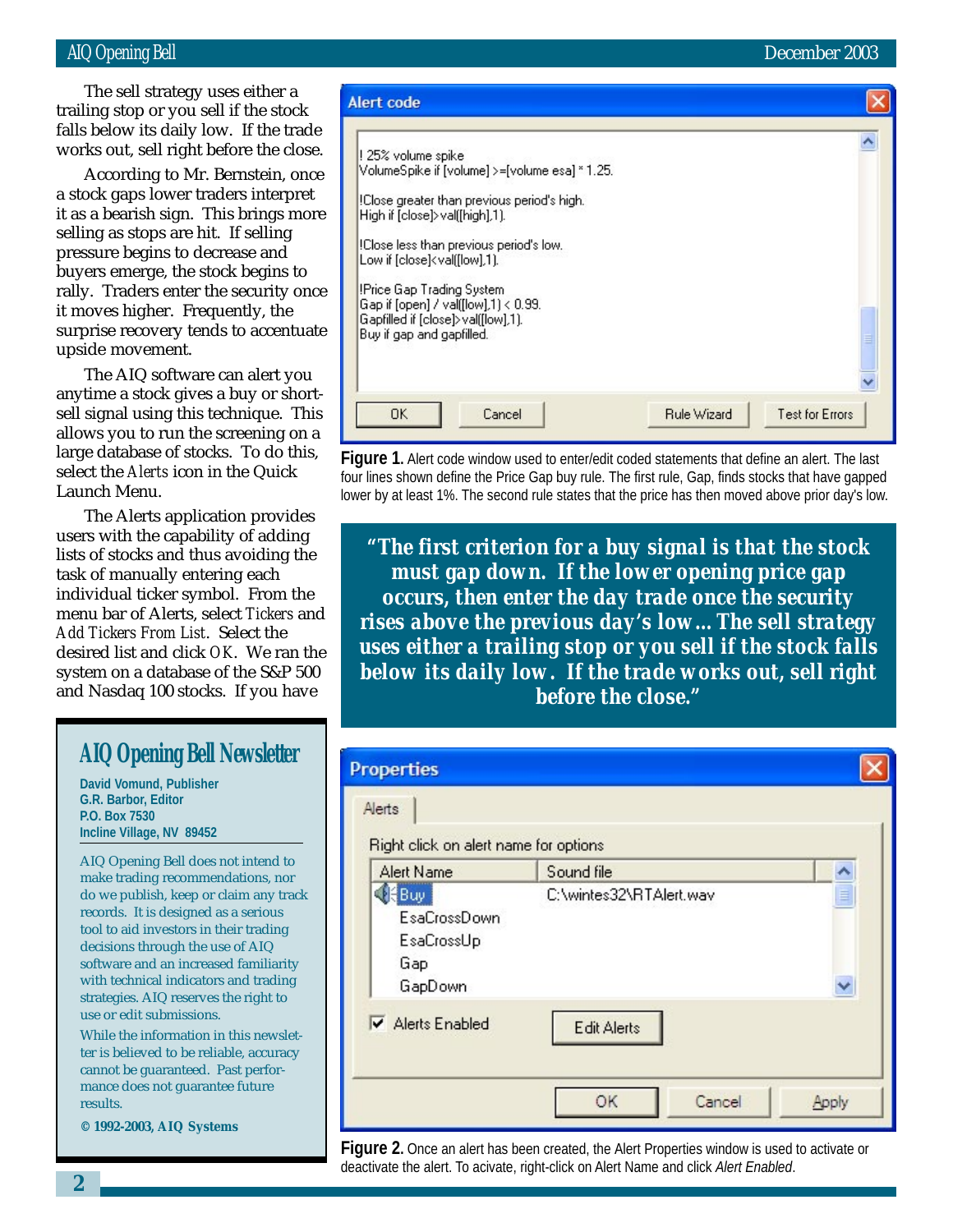a dial-up connection, limit the stocks you track in Alerts to less than one hundred.

Next, we have to create the EDS code for this trading system. Here is the code for the buy signals:

**Gap if [open] / val([low],1) < 0.99. Gapfilled if [close]>val([low],1).**

#### **Buy if gap and gapfilled.**

The first rule called Gap states that the stock must have gapped down by at least 1%. That eliminates stocks with price gaps of only 1/8 point. The second line called Gapfilled states that the stock must have rallied above its previous day's low. The final rule called Buy states that both the Gap and Gapfilled rules are true.

You will want to type this code into the Alerts program. On the Alerts menu bar, click *File* and *Alert Properties*. In the Properties box, click *Edit Alerts*. Scroll to the bottom of the Alerts code and enter the three trading rules (**Figure 1**).

Once entered, click *OK*. In the Properties screen we want to activate this new alert. Right-click on the Buy rule name and select *Alert*



**Figure 3.** RT Alerts window displaying 5-min chart of AWE one of two price gap alerts triggered on 11/05/03. AWE gapped down on open and then rallied above prior day's low (horizontal trendline) triggering Buy signal (arrow).

*Enabled*. A speaker symbol should appear next to the Buy rule. We can also have the computer make a sound anytime an alert is triggered. Right-click on the Buy rule and select *Add Sound*. Click RTAlert and *OK*. Your screen should resemble



**Figure 4.** RT Alerts window displaying daily chart of AWE. Price bar for 11/05/03 does not show that AWE gapped down on open since stock later rallied and closed above prior day's low.

#### **Figure 2**.

When an alert is triggered, an alert will appear at the bottom of the Alerts page. In **Figure 3** we see two stocks met our Buy criteria on November 5. Nvidia Corp (NVDA) and AT&T Wireless (AWE) both gapped lower at the opening but recovered and rallied above their previous day's low price. By the end of the day, both were profitable positions.

Figure 3 plots AWE so we can see how the trade developed. In the middle of the chart we see that AWE gapped lower when it opened on November 5. If AWE fails to rally above its previous day's low then the Buy criteria is not satisfied and there is no trade.

AWE did find buyers, however, and it rose above the previous day's low price. To see this, we've drawn a horizontal trendline from the previous day's low. That trendline was penetrated at about 13:30 and the alert was triggered. The position was profitable so it was sold shortly before the market's close.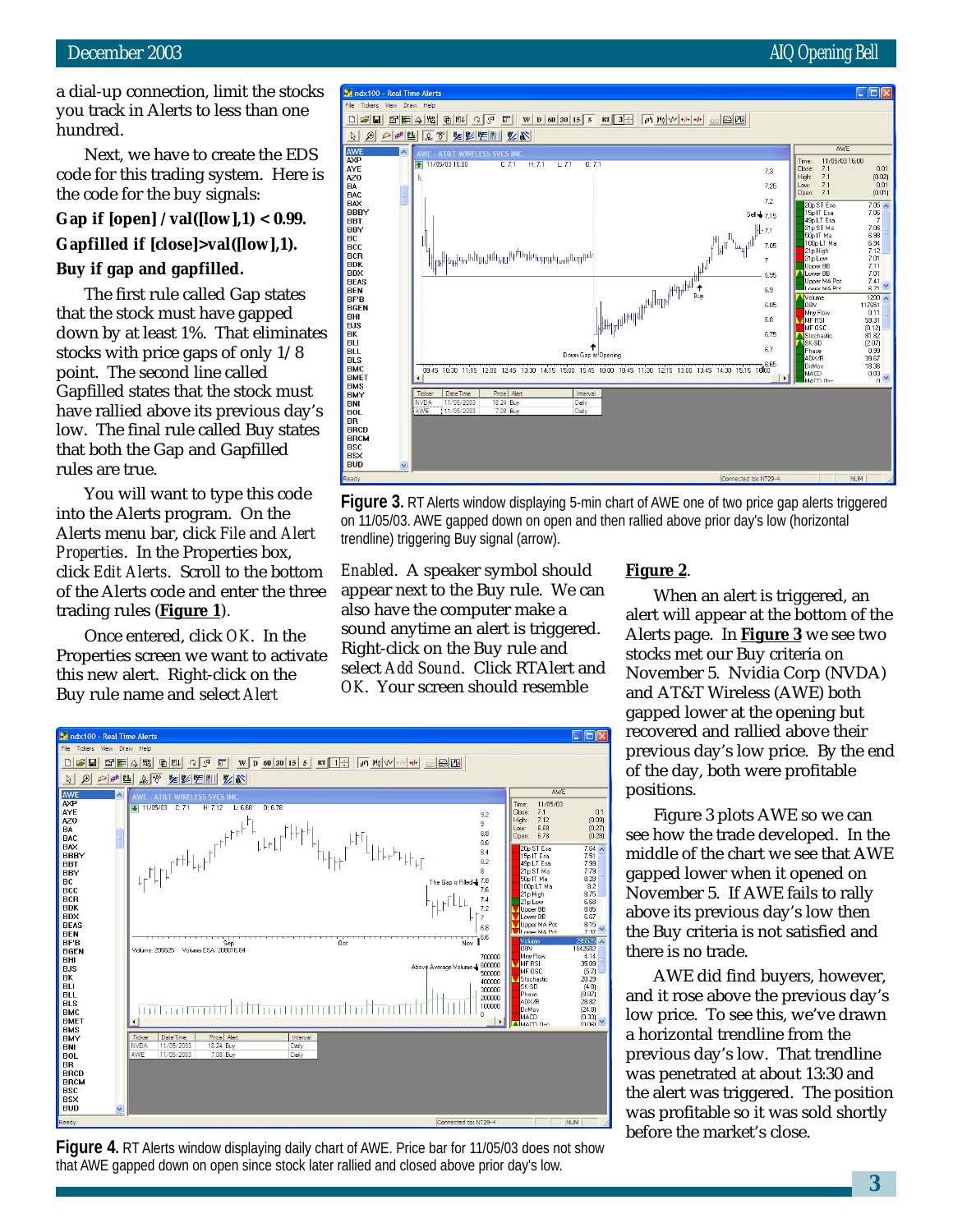bar. Since the bars show only the **Figure 4** shows the same trade using an end-of-day chart. The entire trade occurs on the last price high, low, and close for the day, the price gap on 11/05/03 is not seen on age because of the extreme price action.

When running alerts on this model, it is important to have an end-of-day chart plotted. If you are plotting a 5-minute chart, then alerts

> are run on five-minute bars. After an alert is triggered, always chart

*"In this article, we focused on long trades but the system is designed for short positions as well. For a short trade, the stock must gap higher but then fall below the previous day's high price."*

the daily chart. However, it is apparent that a big sell-off took place during the trading day then rallied above the prior day's low and closed near its high.

When the Buy rule criteria is met, volume is usually above aver-

the security to see if it fits your criteria. When an alert is triggered, right-click on its

ticker symbol and select *Chart Security*.

In this article, we focused on long trades but the system is designed for short positions as well. For a short trade, the stock must gap higher but then fall below the previous day's high price. Here is the EDS code:

### **Gap2 if [open] / val([high],1) > 1.01. Gapfilled2 if [close] < val([high],1). Short if gapup and gapfilled2.**

Although we said that if a position is profitable it should be closed at the end of the day, obviously profits can be taken midday as well. For profitable positions, you can raise the stop level to a level above your purchase price in order to secure a profitable trade after commissions. If that stop is not triggered, sell at the close.

*David Vomund publishes VIS Alert, a weekly investment newsletter. For sample issues, visit www.visalert.com. For information on Vomund's managed account program, visit www.lvim.com or call 775-832-8555.*

he market experienced a mild correction in November. From the November high to the low, the S&P 500 corrected 2% and the Nasdaq corrected<br>
The November. From the<br>
November high to the<br>
low, the S&P 500 cor-<br>
rected 2% and the Nasdaq corrected 4.8%. There was enough technical damage to bring in more sellers but that didn't happen. People want to be in this market.

The figure shows the market breakdown and its quick recovery. A trendline drawn from the Nasdaq Composite's March low was touched on four occasions (see arrows). The Nasdaq remained above this support trendline for eight months until mid-November, when the trendline was finally broken.

A break like this usually denotes the beginning of a consolidation or a correction. In this case, the Nasdaq quickly recovered and moved toward its highs by month's end. It appears the trendline break was a fake out.

At month's end, the S&P 500 was at its early November highs and the

### **Market Review**

Nasdaq was just off its highs. The area of leadership was in small-cap stocks. The Russell 2000 index, a measure of small-cap stocks, hit a new yearly high at the end of November.

Behind the continued strength in the market is a strong economy. Tax cuts are helping people save, invest,

and spend. That's one reason third quarter GDP growth was 8.2%, the strongest in 20 years. The employment picture is improving as well.

The best performing group in November was Environmental Services, gaining 16%. Allied Waste and Waste Management did well. Metals-Mining, Retail-Consumer & Electronics, and Office-Electronics all gained more than 13%. A group that you would expect to do well in a



rising market is Biotechnology, but this group was one of the month's worst performers. It lost 6%.

#### **S&P 500 Changes**

**Changes to the S&P 500 Index and Industry Groups:**

Biogen (BGEN) is now Biogen Idec (BIIB). BIIB is in the Biotechnology (BIOTECHN) group.

**4**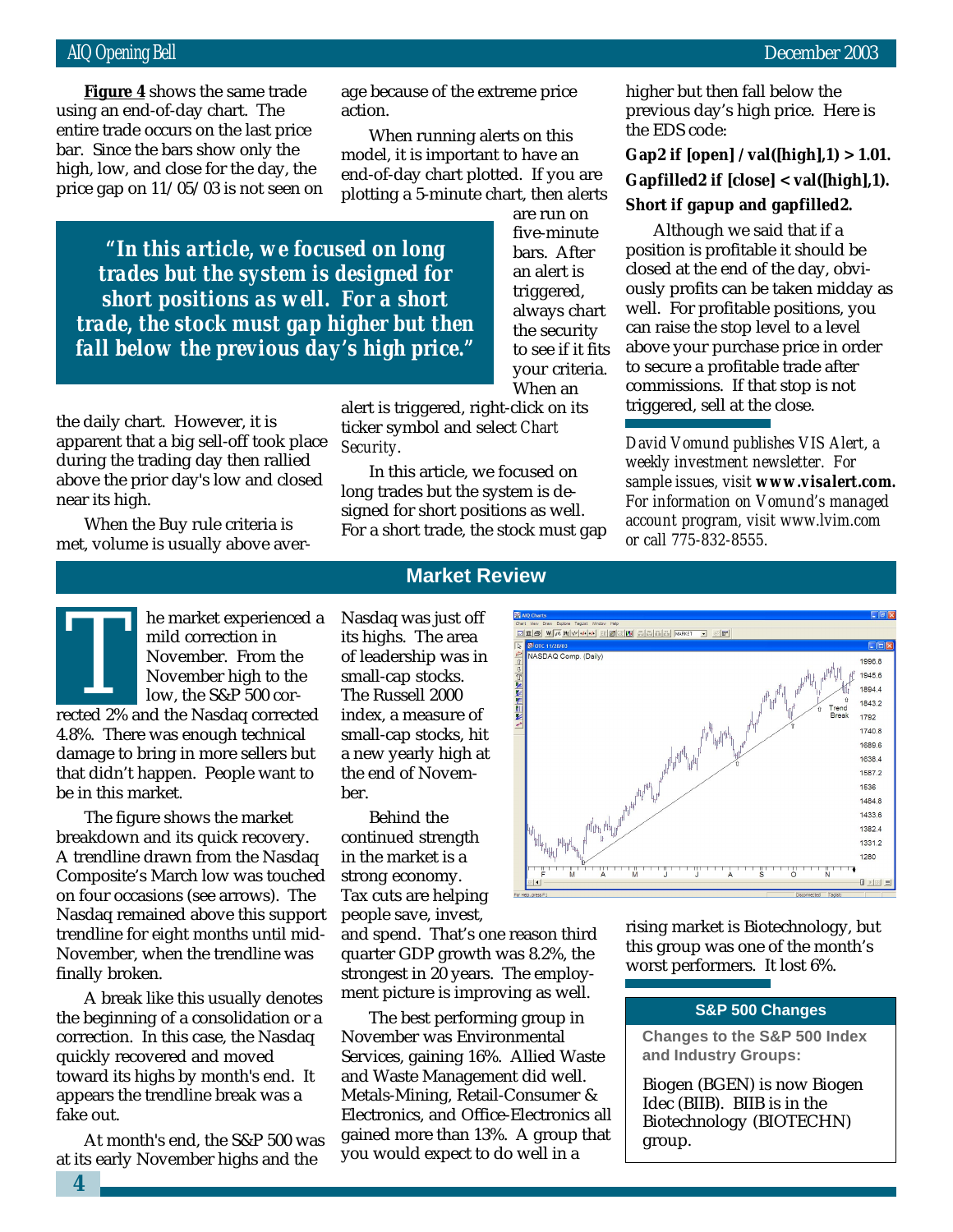## *Sector Fund Trading Strategy*

# **Our 'Relative Strength Report Strategy' Is Tested on Fidelity's Sector Funds The Results? Very Good!**

#### **By David Vomund**

n the October *Opening Bell,* we applied and tested an effective trading system on Exchange Traded Funds that are designed to track market indexes. This trading system<br>
The vertice trading system on<br>
Exchange Traded Funds<br>
that are designed to track<br>
market indexes. This trading system uses AIQ's Relative Strength report. It worked well.

In last month's issue we applied the same strategy to the Select Sector SPDRs but had disappointing results. We attributed the problem to the trading vehicles rather than the trading strategy. Now we'll see if that is true. This month we'll apply the trading strategy to the Fidelity sector funds.

Fidelity offers the most popular sector trading vehicles. Fidelity's 40 sector fund choices comprise the broadest selection compared to competitors. Plus, Fidelity has eliminated the 3% sales load once charged for these funds.

## **The Strategy**

As noted above, our trading strategy utilizes AIQ's Relative Strength report. The Short-Term Relative Strength-Strong report was run every other Friday on the Fidelity sector funds. This report

looks at the last 120 trading days (approximately six months) and breaks them into quarters. A percentage

return figure is calculated for each quarter. These returns are then averaged, with twice the weight placed on the most recent quarter's worth of data.

At the start of the test, the two highest ranked Fidelity sector funds

> were purchased with equal dollar amounts to establish a fully invested portfolio. Two weeks later, the same Relative Strength report was run again. If the current holdings were rated in the top half of the

**"***The year 2002 was the harshest in the bear market but this strategy outperformed the S&P 500 by holding Gold in one of its two positions. Gold was held from January to July. This sector held its value during a time when the S&P 500 lost 25%.***"**

Fidelity does charge a penalty if you hold a fund for less than 30 days, however. Information on Fidelity sector funds can be found at www.fidelity.com*.*

report, then there were no trades. If a holding had fallen in the Relative Strength report to where it was no longer in the top half of the report (i.e. one of the top 20), then it was sold and the highest rated sector

fund was purchased.

The portfolio was always fully invested in two sector funds. The strategy is designed to rotate to the sectors of the market that have the best performance.

The buy and sell prices used

*"From January 1998 to November 17, 2003 the portfolio gained 278%. That gain came at a time when the S&P 500 lost 15% of its value."*

> were the closing prices at the end of the week (i.e. the day the reports were run). Although this is possible, most people would buy and sell the fund on Monday morning. Also, the portfolio was rebalanced at the end of each year to create equal positions in the two holdings.

#### **Results**

The testing results are very good. From January 1998 to November 17, 2003 the portfolio gained 278%. That gain came at a time when the S&P 500 lost 15% of its value. With that kind of return this is obviously an aggressive system.

Only two funds are held at one time and there were times when both funds were technology oriented. The portfolio is anything but diversified.

**Table 1** shows the yearly returns compared to the S&P 500. Our strategy outperformed each year, including the time during the brutal bear market. The 41% return in 2000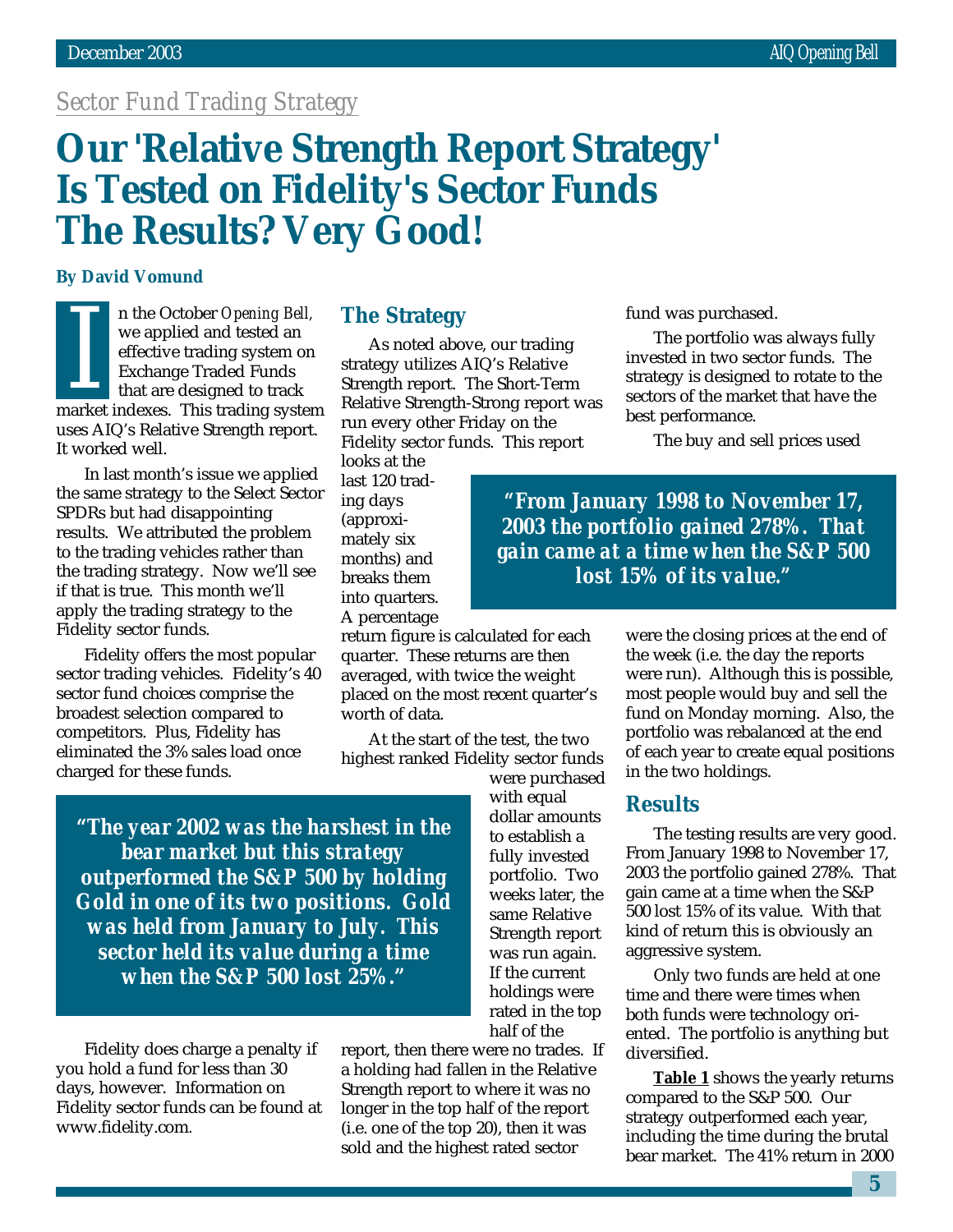but by design it rotated out of is especially impressive. It shows that the strategy benefited from the technology run at the start of 2000 technology before the year was finished.

The individual trades are found in **Table 2**. Notice that in the second half of 1998 the sector system rotated to an all-technology portfolio consisting of Computers and Electronics. These two holdings were held throughout 1999 and gained 170% and 216% respectively. That was at the height of the bubble and this action may never be repeated in our lifetimes!

As the bubble burst and technology stocks fell apart, the system rotated out of Computers on May 19, 2000 and rotated out of Electronics on July 28, 2000. Energy Services and Insurance were purchased. Despite the bear market, Energy Services, Insurance, and several other trades were profitable.

The year 2002 was the harshest in the bear market but this strategy outperformed the S&P 500 by

| Year     | <b>Sector Trading</b> | S&P 500 Index |
|----------|-----------------------|---------------|
| 1998     | 30.25                 | 28.58         |
| 1999     | 93.77                 | 21.04         |
| 2000     | 41.22                 | $-14.14$      |
| 2001     | $-7.65$               | $-13.04$      |
| 2002     | $-14.10$              | $-23.37$      |
| $2003 *$ | 36.32                 | 21.21         |

**Table 1. Yearly Returns (%)**

*"The portfolio went from 100,000 to 278,051 during the 12/31/97 to 11/17/03 testing period. That's a 278% return (25.36% annually)…The annual return is very attractive but this is a volatile portfolio. From its highest point to its lowest point, the portfolio lost 44%."*



**Figure 1.** Portfolio Manager window with Graph comparing IRR performance of Select Portfolio (upper/blue line) vs. S&P 500 (lower/red line) over four year period.

holding Gold in one of its two positions. Gold was held from January to July. This sector held its value during a time when the S&P 500 lost 25%.

The market improved in 2003 and our strategy benefited by rotating to aggressive sectors once again. Developing Communications was purchased in April and as of this writing it has an amazing 50% gain.

**Figure 1** shows the Internal Rate of Returns for the portfolio and the S&P 500. Notice that the portfolio doesn't necessarily move with the market. It is not a diversified portfolio. The sector portfolio hit a new high in May 2002, well into the bear market. That's when the bear market hit this portfolio.

The spike in the middle of the graph was a result of a dramatic rise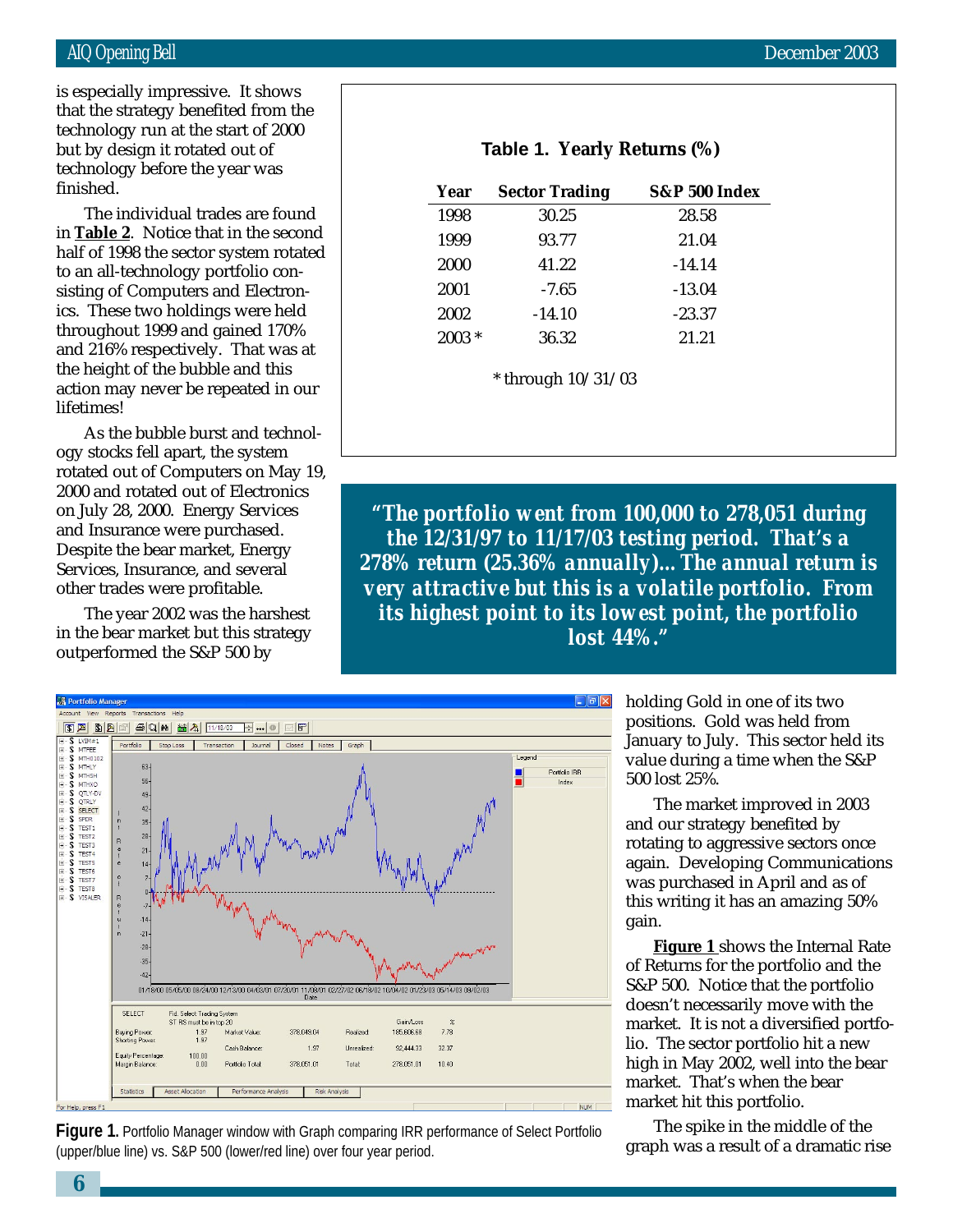and fall in the Gold and Energy Services holdings.

**Figure 2** (page 8) shows the account's Statistics page for our testing time period. The portfolio went from 100,000 to 278,051 during the 12/31/97 to 11/17/03 testing period. That's a 278% return (25.36% annually). Gains during the 1998 & 1999 bull market played a big role.

The annual return is very attractive but this is a volatile portfolio. From its highest point to its lowest point, the portfolio lost 44%. There were 27 trades, with 17 winners and 10 losers. The largest losing trade was 22%.

To backtest this portfolio, I ran

the Relative Strength reports and manually entered the trades in the Portfolio Manager. This is a useful

exercise for people who are going to apply real money to a trading system. You see its behavior more clearly

with this manual process.

In doing so, I found a problem with backtesting mutual funds. The system uses unadjusted mutual fund prices but doesn't take into account

dividend and capital gain distributions. Presently, these have to be entered manually. A fix for this will

*"Our trading system worked well for the Fidelity sector funds. It should also work well for other sector fund vehicles, such as the Rydex family of funds."*

> be available in the TradingExpert program in the first quarter of 2004. The Internal Rate of Return calculation on the Summary Statistics page will also be fixed at that time.

#### *Continued on page 8.*

| <b>Table 2. Individual Trades</b> |  |
|-----------------------------------|--|
|-----------------------------------|--|

| <b>Ticker</b> | <b>Sector Fund</b>               | <b>Buy</b><br>Date | Buy<br><b>Price</b> | <b>Sell</b><br><b>Date</b> | <b>Sell</b><br><b>Price</b> | % Change |
|---------------|----------------------------------|--------------------|---------------------|----------------------------|-----------------------------|----------|
| <b>FSLBX</b>  | Brokerage & Inv. Mgmt.           | 01/02/98           | 27.200              | 8/28/98                    | 26.30                       | $-3.31$  |
| <b>FSTCX</b>  | Telecommunications               | 01/02/98           | 34.41               | 10/09/98                   | 32.28                       | $-6.19$  |
| <b>FDCPX</b>  | Computers                        | 08/28/98           | 28.19               | 05/19/00                   | 76.33                       | 170.77   |
| <b>FSAGX</b>  | Gold                             | 10/09/98           | 13.11               | 11/06/98                   | 13.06                       | $-0.38$  |
| <b>FSELX</b>  | Electronics                      | 11/06/98           | 27.32               | 07/28/00                   | 86.50                       | 216.62   |
| <b>FSESX</b>  | <b>Energy Services</b>           | 05/19/00           | 36.09               | 10/20/00                   | 36.87                       | 2.16     |
| <b>FSPCX</b>  | Insurance                        | 07/28/00           | 38.43               | 01/12/01                   | 42.93                       | 11.71    |
| <b>FSHCX</b>  | <b>Medical Delivery</b>          | 10/20/00           | 23.43               | 04/20/01                   | 23.57                       | 0.60     |
| <b>FSESX</b>  | <b>Energy Services</b>           | 01/12/01           | 36.64               | 05/04/01                   | 38.42                       | 4.86     |
| <b>FSAGX</b>  | Gold                             | 04/20/01           | 11.72               | 11/16/01                   | 13.23                       | 12.88    |
| <b>FSDPX</b>  | <b>Industrial Materials</b>      | 05/04/01           | 23.79               | 10/19/01                   | 20.65                       | $-13.20$ |
| <b>FSMEX</b>  | <b>Medical Equipment</b>         | 10/19/01           | 15.59               | 03/08/02                   | 15.86                       | 1.73     |
| <b>FSELX</b>  | Electroncs                       | 11/16/01           | 48.80               | 01/25/02                   | 49.67                       | 1.78     |
| <b>FSAGX</b>  | Gold                             | 01/25/02           | 15.33               | 07/26/02                   | 15.78                       | 2.94     |
| <b>FSESX</b>  | <b>Energy Services</b>           | 03/08/02           | 32.22               | 09/20/02                   | 25.11                       | $-22.07$ |
| <b>FSHCX</b>  | <b>Medical Delivery</b>          | 07/26/02           | 28.38               | 11/01/02                   | 27.51                       | $-3.07$  |
| <b>FSAGX</b>  | Gold                             | 09/20/02           | 21.77               | 11/01/02                   | 19.21                       | $-11.76$ |
| <b>FBMPX</b>  | Multimedia                       | 11/01/02           | 33.25               | 05/02/03                   | 36.04                       | 8.39     |
| <b>FSTCX</b>  | Telecommunications               | 11/01/02           | 24.64               | 04/17/03                   | 24.53                       | $-0.45$  |
| <b>FSDCX</b>  | <b>Developing Communications</b> | 04/17/03           | 10.94               | N/A                        | 16.41                       | 50.00    |
| <b>FSRFX</b>  | Transportation                   | 05/02/03           | 27.53               | N/A                        | 33.34                       | 21.10    |